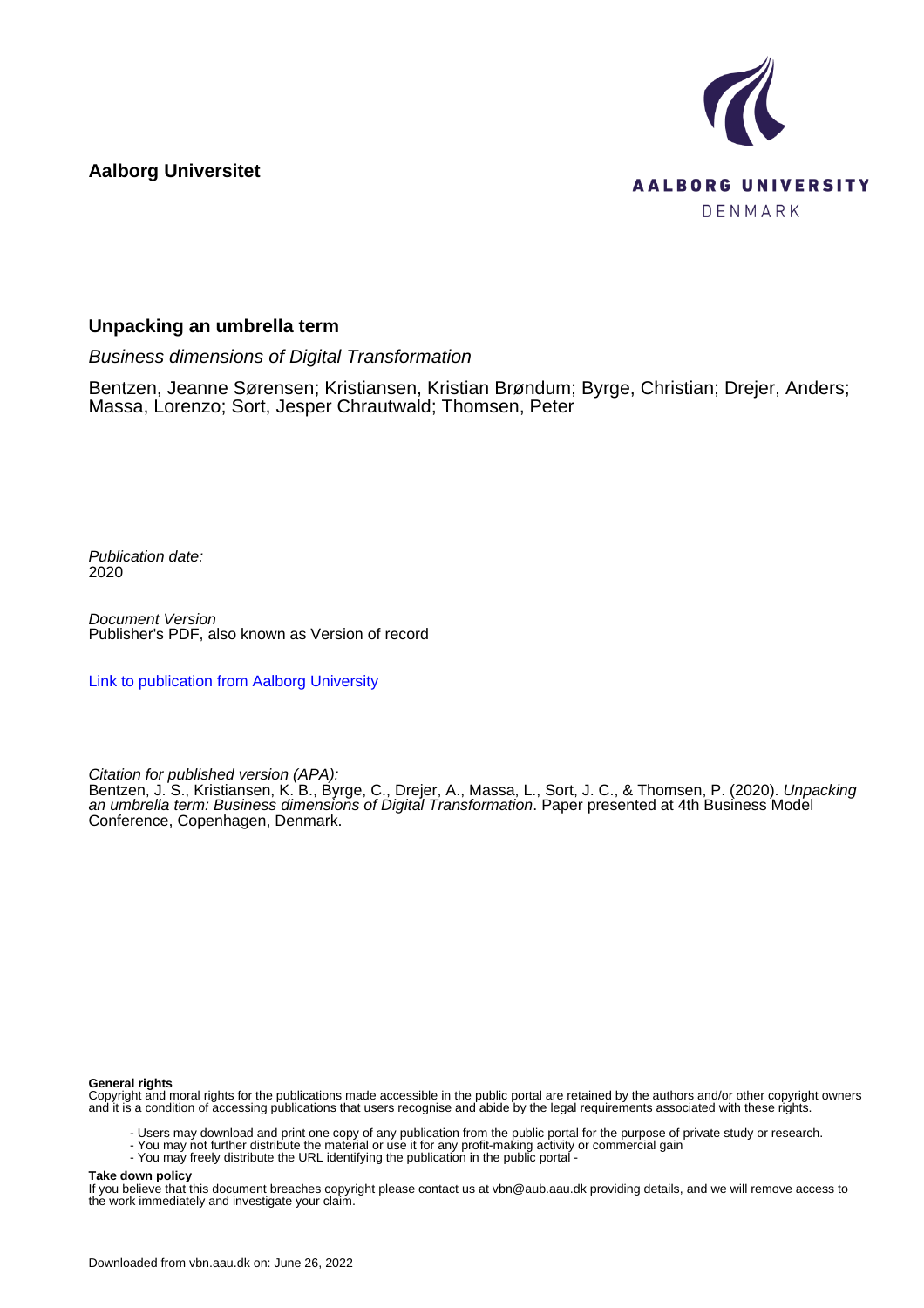# **Unpacking an umbrella term: Business dimensions of Digital Transformation**

Working Paper Series





Fibigerstræde 11-58 | dk-9220 Aalborg Ø | Denmark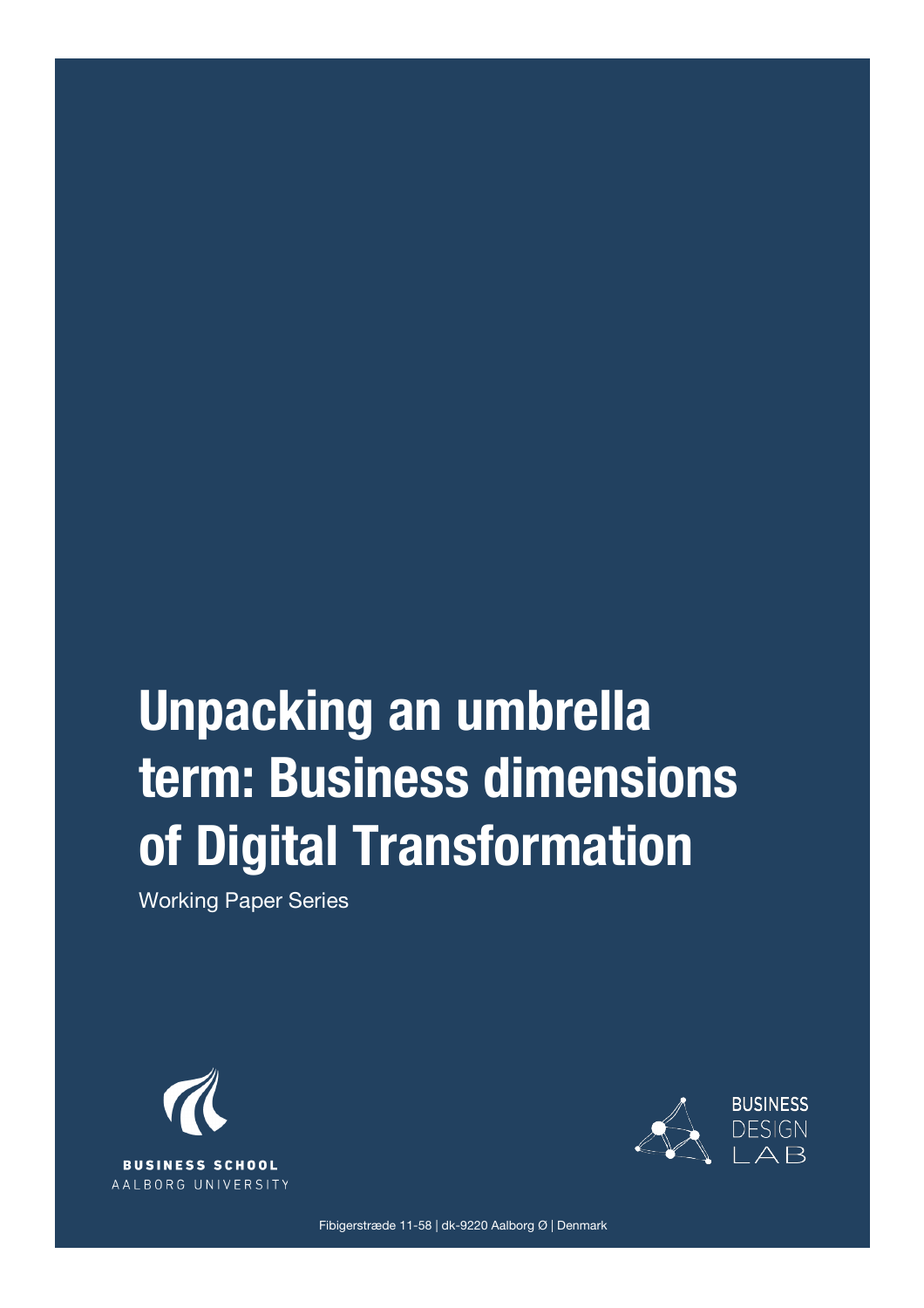

## **Unpacking an umbrella term: Business dimensions of Digital Transformation**

**Jeanne S. Bentzen\*, Kristian Brøndum\*, Christian Byrge\*, Anders Drejer\* , Lorenzo Massa1 \*, Jesper C. Sort\*, and Peter Thomsen\***

> Business Design Lab, Aalborg Business School Aalborg University, Denmark

#### **Abstract**

For a long time, business models and business model innovation has received increasing attention. Recently, a new phenomenon regarding transformations enabled by digital technology has emerged. In this paper, we propose a way to unpack the notion of digital transformation along with different dimensions of transformation.

**Keywords:** Digital transformation, Digital technology, Business model innovation

*Please cite this paper as:* Bentzen et al. (2020) *Unpacking an umbrella term: Business dimensions of Digital Transformation*, Business Design Lab, Aalborg University, Working Paper 01/2020

1 Corresponding author – lorenzo.massa@business.aau.dk

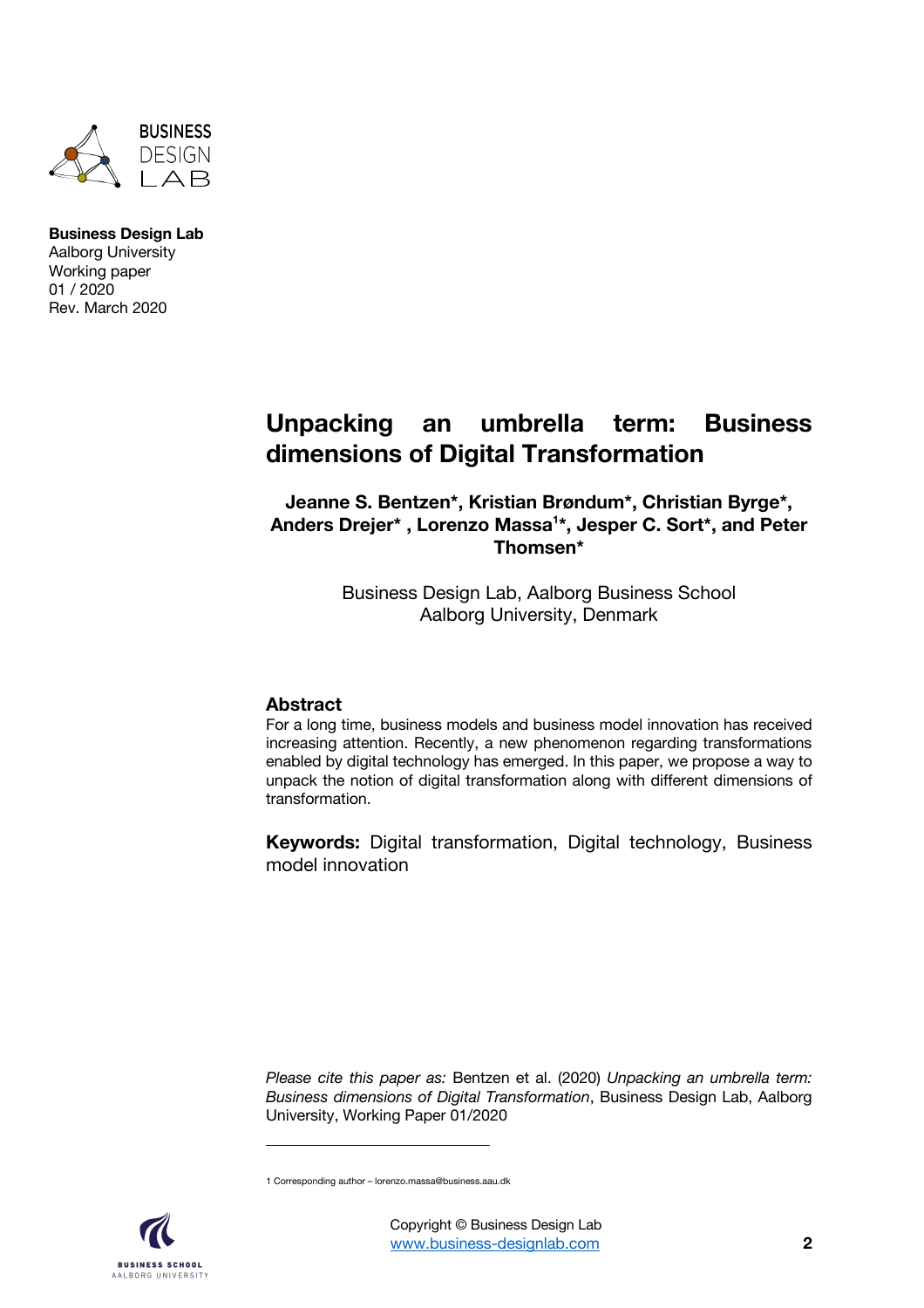

#### **1. Introduction**

Since the 1990s, there has been an increased interest in the notion of business model (BM) and business model innovation (Foss & Saebi, 2017). Scholars tend to agree that four main events, or "themes", have concurred to catalyse and sustain interest for this construct (Zott, Amit & Massa, 2011). These are: the advent of the Internet and advances in ICT (Amit & Zott, 2001), interest for the Bottom of the Pyramid (Prahalad & Hart, 2002; Seelos & Mair, 2007), sustainability concerns (London & Hart, 2004; Schaltegger, Ludeke-Freund, & Hansen, 2012) and post-industrial technologies, such as software (Perkman & Spicer, 2010), biotech or nanotech (Bonaccorsi, et al.  $2006$ )<sup>2</sup>.

More recently, a new emerging phenomenon, namely the transformations enabled by digital technologies (DTech), has started to make an inroad into the business model discourses (e.g., see Teece, 2017; Teece & Linden, 2017). Digital technologies seem to be the catalysts for the design of new business models based on multisided platforms, social networks, and (digital) content providers. On the other hand, these novel BMs can be a source of disruption for existing companies and even industries. Companies found themselves in the position of having to rethink their BM in light of the competition coming from companies that design their offerings by leveraging the potential of new digital technologies. These changes can be pervasive, a fact that may have led to the adoption and increasingly popular new term: digital transformation (DT).

The emerging literature on DT is a concept rise with confusion. There are interesting overlaps to what has already happened with the BM construct. Many of the publications on the topic are emerging from practitioners related outlets, such as MIT Sloan Management Review, Harvard Business Review and even the socalled "grey literature" (e.g., World Economic Forum, 2018). While insightful, these publications often do not hold to the standards of rigour - including construct validity and definitional issues - which characterise peer-reviewed academic outlets. As a consequence, we are left with a common-sense understanding of DT derived from our direct experience of its effects on our everyday lives, or the often taken-for-granted intuitive understanding we derive from these practitioner-oriented publications. This understanding is vague and, if coupled with the concept of BMs, which itself is characterised by substantial definitional debate, risks are that the

<sup>2</sup> All these phenomena have opened up opportunities for the design of novel forms of boundary spanning activity systems, and scholars have often referred to them as the design of novel BM. See Massa et al. for an explanation.

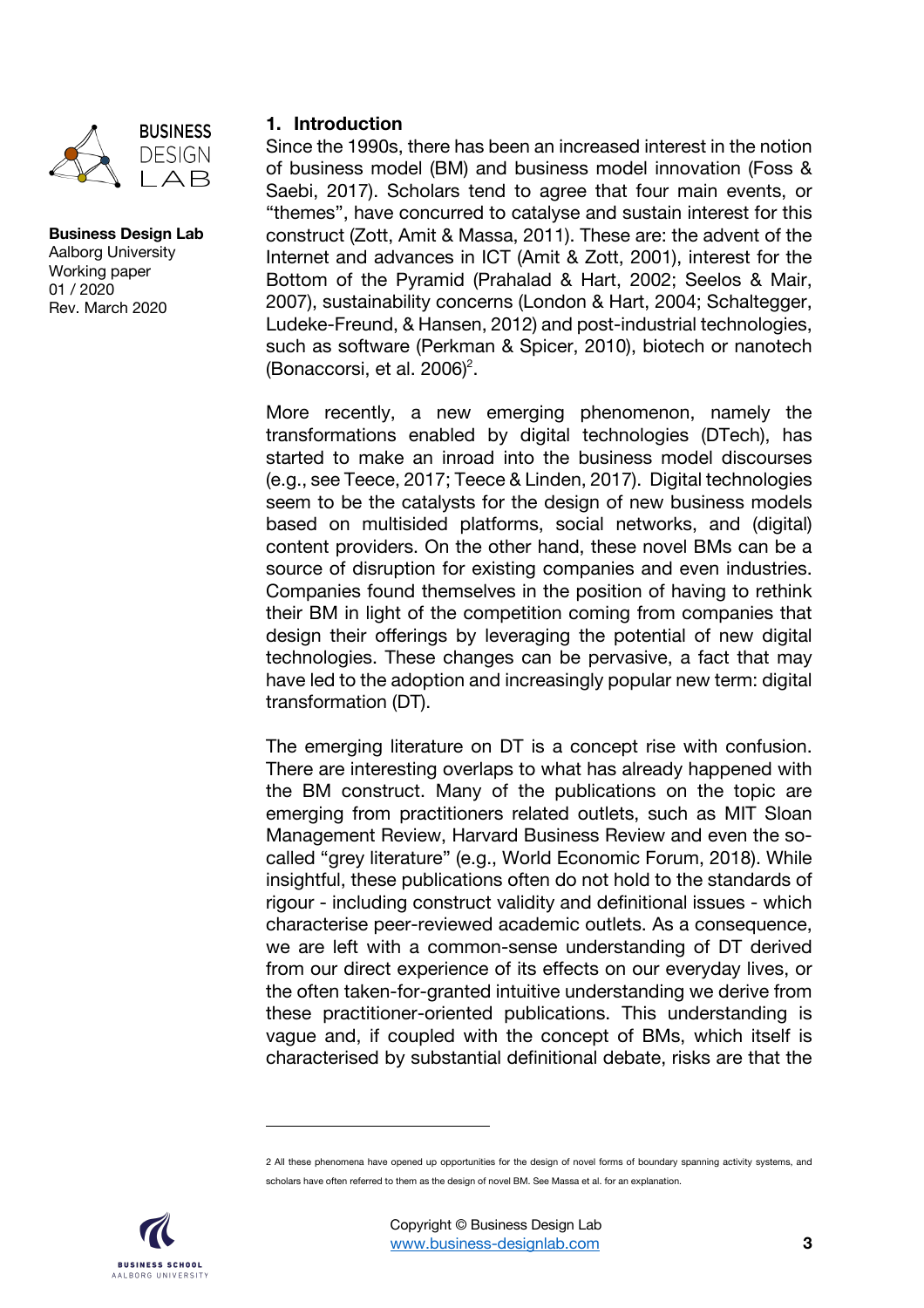

desirable cumulative process is jeopardised, and the divergence of perspective will continue.

One way to mitigate this risk, we contend, is by appreciating that DT is an umbrella concept embracing different manifestations of both digital technologies and transformations which are conceptually distinct. If what we contend is true, then a possible way to promote cumulative progress is by reflecting on "types" of digital transformations. Before we jump into investigating the nexus between BMs and DT, we need to understand what we mean by the latter.

Building on these premises, the goal of this paper is to illustrate a possible way to unpack the concept of DT to identify conceptually distinct "types" that would support research at the nexus between BMs and DT. Indeed, an important step towards developing knowledge about an emergent phenomenon, and a central objective of scientific enquiry, is to create order by organising the various manifestations of the phenomenon into classes. If DT manifests in modalities that are different, then knowledge about these differences is essential.

Firstly, knowledge about different types of DT can support researchers and practitioners to more efficiently investigate and understand the phenomenon by offering the basis for ordering and comparing, storing and subsequently retrieving knowledge. Similarly, it can offer the starting point for other researchers to criticise the offered understanding of the structure of DT and offer better ones. From a theoretical standpoint, there are several possible ways to classify social and organisational phenomena (McKinney, 1966), including DTs. In this sense, we do not intend to claim that our proposed approach will represent a universally valid way of classifying DTs. Rather, it should be understood as a proposal for a new understanding of BM by breaking down the continuum of DT into discrete, conceptually different manifestations that are better suited for investigation and understanding. Secondly, a classification can simplify cognition and facilitate effective communication among actors engaged in collaborative efforts, whether researchers or practising managers (Rohrbeck et al., 2013; Gassmann et al., 2015). Thirdly, wellordered knowledge provides the basis for midrange theorising about the forces at work within specified manifestations of DT and allows practitioners and researchers to formulate and test contingent hypotheses (Lambert, 2015; Rich, 1992). Fourthly, DT classifications can be used to inspire managers and entrepreneurs to envision opportunities for embracing DT in relationship to the contextual factors and the idiosyncratic aspects characterising single firms and their markets.

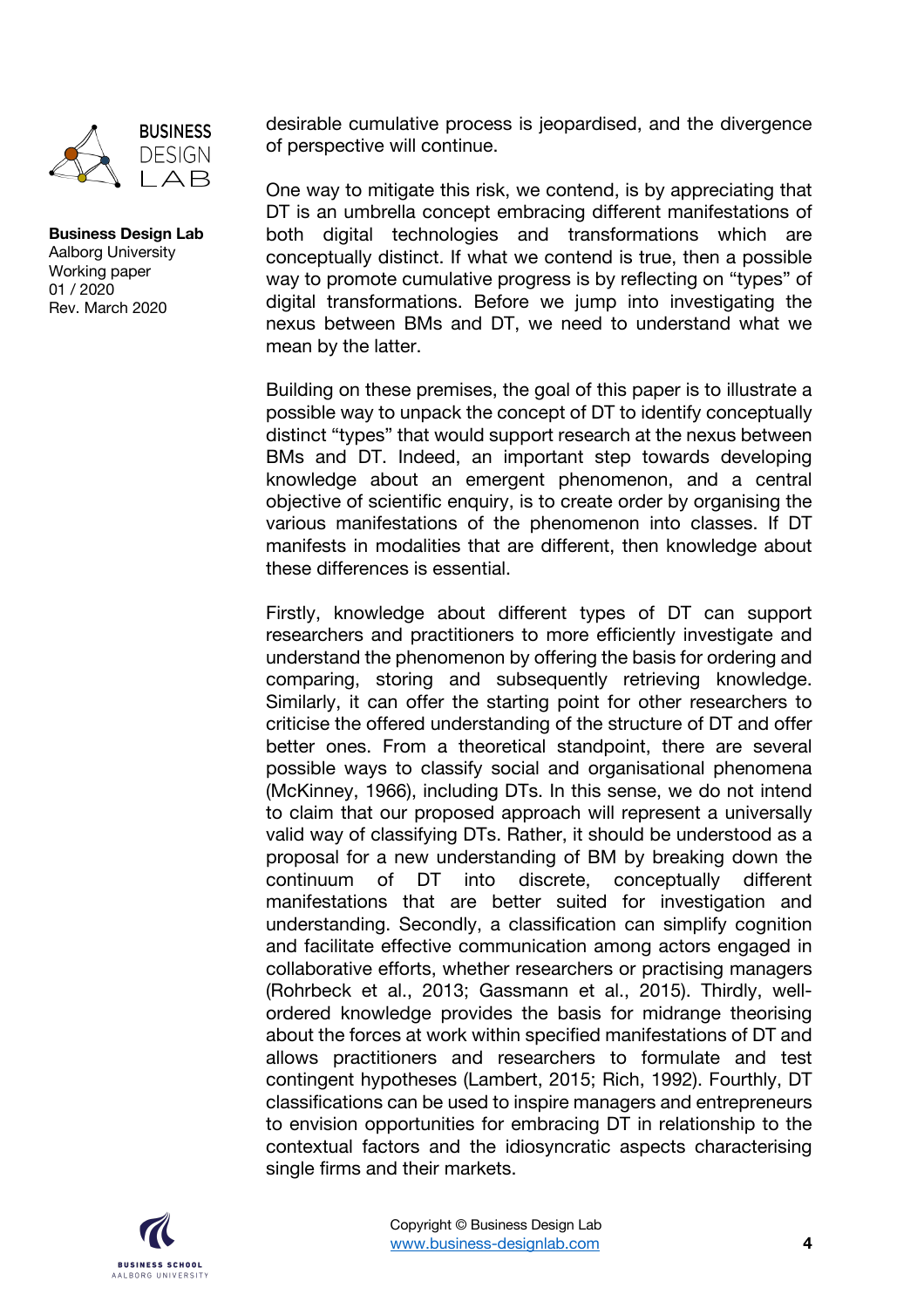

#### **2. Method**

A framework for classification of DT provides an alternative to the idea that the way DT manifests is such that the changes (transformations) it enables are either all alike or are all individually unique (McKelvey & Aldrich, 1983). Classifications in social science - from sociology (Bailey, 1973) to management (e.g., see Rich, 1992) - have been subject to substantial debate, including the BM literature with reference to BM patterns and archetypes (Lüdeke-Freund et al., 2018). According to Rich (1992), there are three possible ways of offering classification: traditional (based on common sense), theoretical (based on a priory theory/heuristic), and empirical (based on a posteriori/arithmetical procedure). And there are four possible philosophical approaches to classification each based on different assumptions about social reality (Rich, 1992). It is beyond the goals of this paper to dig into this level of discussion (see Rich, 1992, for the strengths and weaknesses of each approach).

What is critical for us, however, is to provide transparency on the approach and the criteria employed. In specific, the level of thinking and the choices that were made to come up with the proposed classification. We concur with others (e.g., see Rich, 1992; Ludeke-Freund et al. 2018) that being explicit on the fundamental criteria and choices employed is necessary to make a classification procedure visible to other researchers - and not only the resulting scheme. In turn, this step is critical to ensure their ability to build-on, replicate, and constructively criticise the proposed scheme, fostering cumulative progress.

We followed a *theoretic-empirical classification* approach to taxonomy development (e.g., see Ludeke-Freund et al. 2018 for a similar approach applied to patterns of business models for sustainability). This approach involves specifying the underlying philosophy (Table 1) and relative assumptions, defining an overarching classification theory for DT (section 2.1), determining and selecting relevant characteristics (information about the characteristics previously specified) (section 2.1), identifying according entities (instances of DT) (section 2.2), and finally assigning these entities to emerging groups (classifying them into distinct groups) (Section 3).

> ------------------------------------------------------------ INSERT TABLE 1 ABOUT HERE

The fundamental philosophy is midrange essentialism/nominalism (Table 1). According to this perspective, social phenomena, such as DT, have a fundamental empirical manifestation by which they

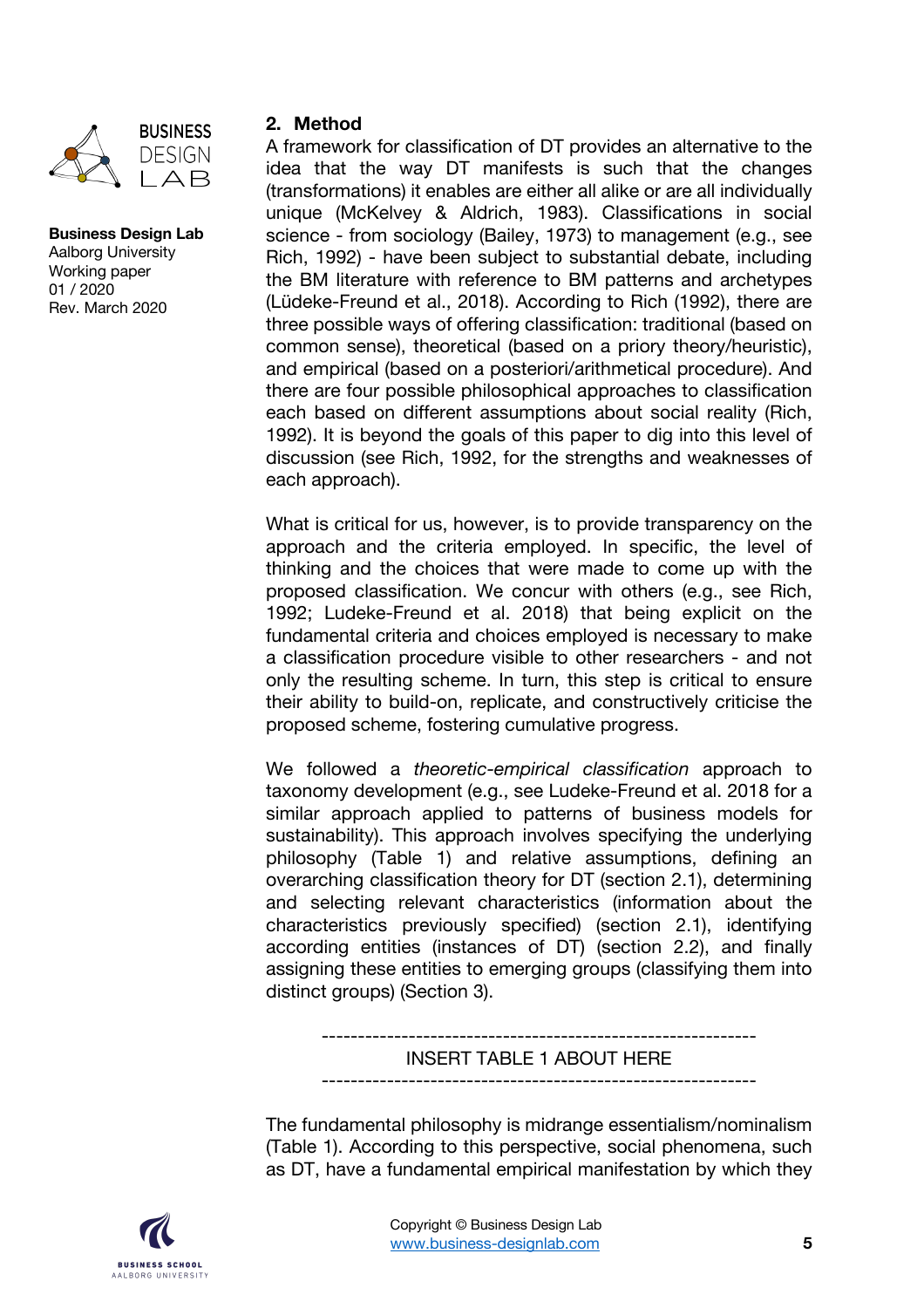

#### **Business Design Lab** Aalborg University Working paper

01 / 2020 Rev. March 2020 can be named and grouped (essentialism). Still, the complexity of such phenomena and the fact that observers embrace different viewpoints means that there are several possible ways of classifying. Grouped phenomena, thus, are artificial constructs in the sense of being produced artificially as a result of fundamental assumptions on the nature of social reality and explicit criteria.

### *2.1. Overarching classification theory*

From a semantic perspective, DT implies that something is transformed by mean of digital technologies. Two important questions arise: 1) What is being transformed? And 2) What digital technologies drive those transformations? In this short paper, we focus on the first question.

We explicitly decided to anchor the first question to a businesscentric unit of analysis, as opposed to, for example, an answer that would take society (and societal changes) as the reference unit of analysis. Thus, we focused on transformation in different areas of a business. As a starting point, we employed a standard categorisation of different dimensions of innovation, namely product/service, processes, organisational innovation and BM innovation as described by Zott and colleagues in relationship to the BM construct (Zott et al., 2011<sup>3</sup>, see also Massa & Tucci, 2013). According to this perspective, DT may involve a transformation of product/services, of processes, of organisational structure (broadly defined) and of BMs. We considered this to be a sufficiently parsimonious and yet comprehensive starting point. In discussing these dimensions, we anchored to the idea that each one entails a different perspective, respectively the perspective of the product/service designer, of the operations manager, of the HR manager, and the perspective of the strategy and/or innovation architect. Taking these "perspectives" into considerations is useful to identify different areas in which DT can manifest within a business.

## *2.2. Identification of "entities" of digital transformation*

This phase involved the identification of empirical manifestation of DT. To do this, we combined analysis of the published literature with five exploratory interviews with senior managers and senior consultants working with DT. The exploratory interviews were all conducted by the corresponding author of this paper and involved open-ended conversations aimed at offering initial insights that would support the need for unpacking DT into different types and a reflection on the possible criteria for classification. Concerning

<sup>3</sup> Another additional dimension to consider in this specification of dimensions of innovation would be the ecosystem. Given that, in many instances, the ecosystem comprises several actors who are not directly under the control of a single firm, we decided - for now - to skip this additional possible dimension of innovation/transformation.

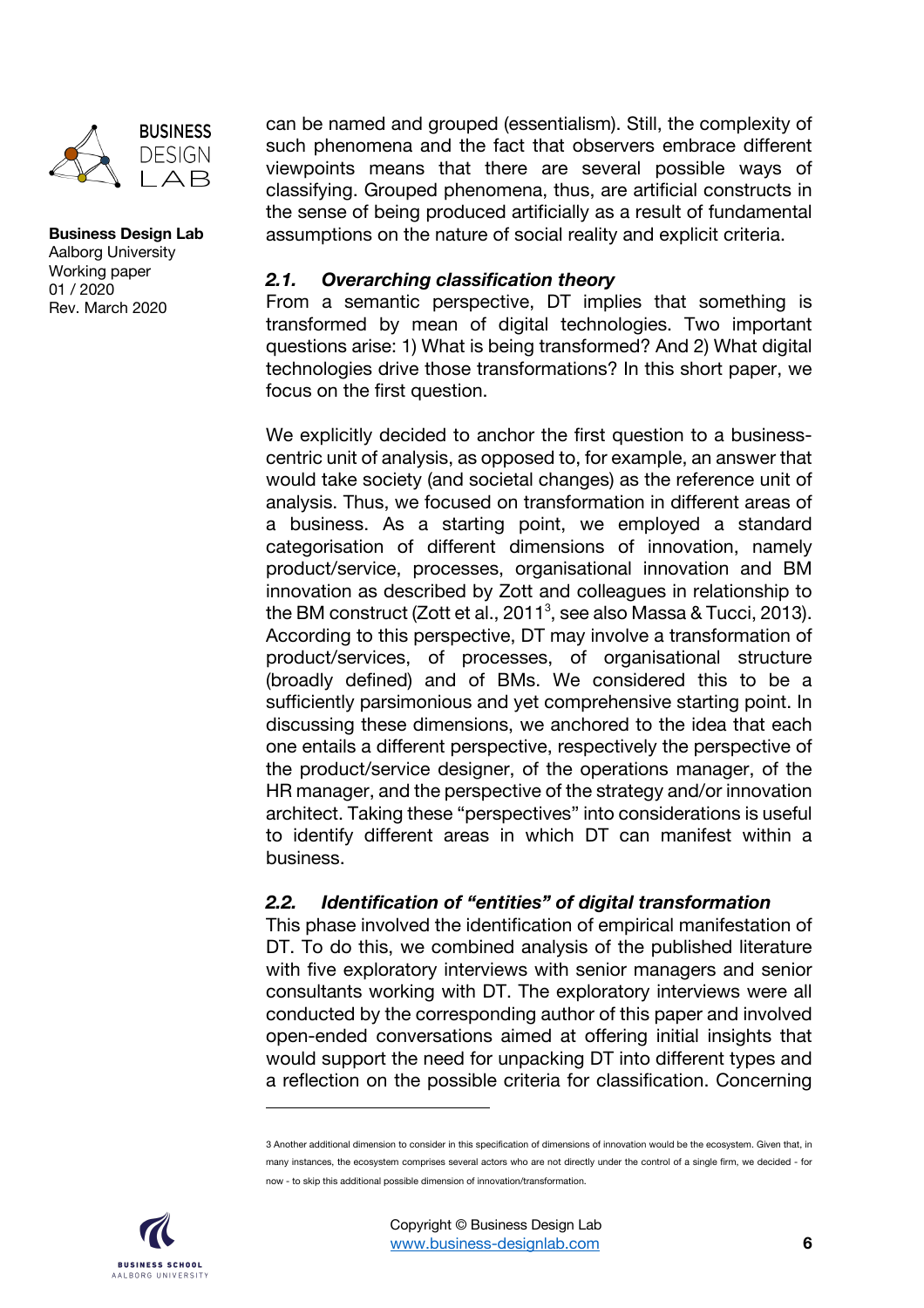

the literature review, we started by searching through the leading academic and practitioner-oriented management journals. Since DT is a relatively new topic, we chose to focus on a recent period, namely from January 2008 to January 2020. The list of journals included eight academic journals: Academy of Management Journal (AMJ), Academy of Management Review (AMR), Administrative Science Quarterly (ASQ), Journal of Management (JOM), Journal of Management Studies (JMS), Management Science (MS), MIS Quarterly, Organization Science (OS), and Strategic Management Journal (SMJ). To these, we added four of the leading practitioner-oriented journals: the California Management Review (CMR), Harvard Business Review (HBR), MIT Sloan Management Review (MSM) and MIS Quarterly Executive.

We performed the literature review using the Scopus and EBSCOhost databases with search filters. We searched for the terms Digital Business, Digital Transformation, Digital Business Strategy and Digital Business Model<sup>\*4</sup> in the title, abstract or keywords. This initial search returned a sample of 115 papers. Adding to this sample, we performed a Google scholar search with the same key terms but without period restrictions to find highly cited and relevant papers within the area. This search led us to include 15 additionally papers, which resulted in a sample of 130 papers.

Through reading the abstract and/or introduction of the 130 papers, we identified the papers most relevant for performing an in-depth read, which left us with 52 papers. The papers excluded in this process only marginally focused on DT or had a very narrow focus. Each author in this paper independently read ten common papers which were deemed to constitute a common ground. We adopted a standard protocol for the analysis of the articles, aimed at identifying emerging insights, in addition to the possible insights on types of DT (by request, the standard protocol is available from the authors). The remaining 42 papers were divided among the different authors and analysed individually adopting the protocol. We held meetings to both fine-tune the protocol based on the common papers as well as to analyse the results from the analysis of the individual papers. This led to the identification of several possible instances of DT explicitly or implicitly described in the received literature, which we used as the basis for subsequent sense-making.

<sup>4</sup> An example of the search string used on Scopus: TITLE-ABS-KEY ("Digital\* business\*" OR "digital\* trans\*" OR "digital\* business strateg\*" OR "Digital\* business model\*") AND PUBYEAR > 2008 AND (LIMIT-TO (SRCTYPE, "i")) then adding the specific journal

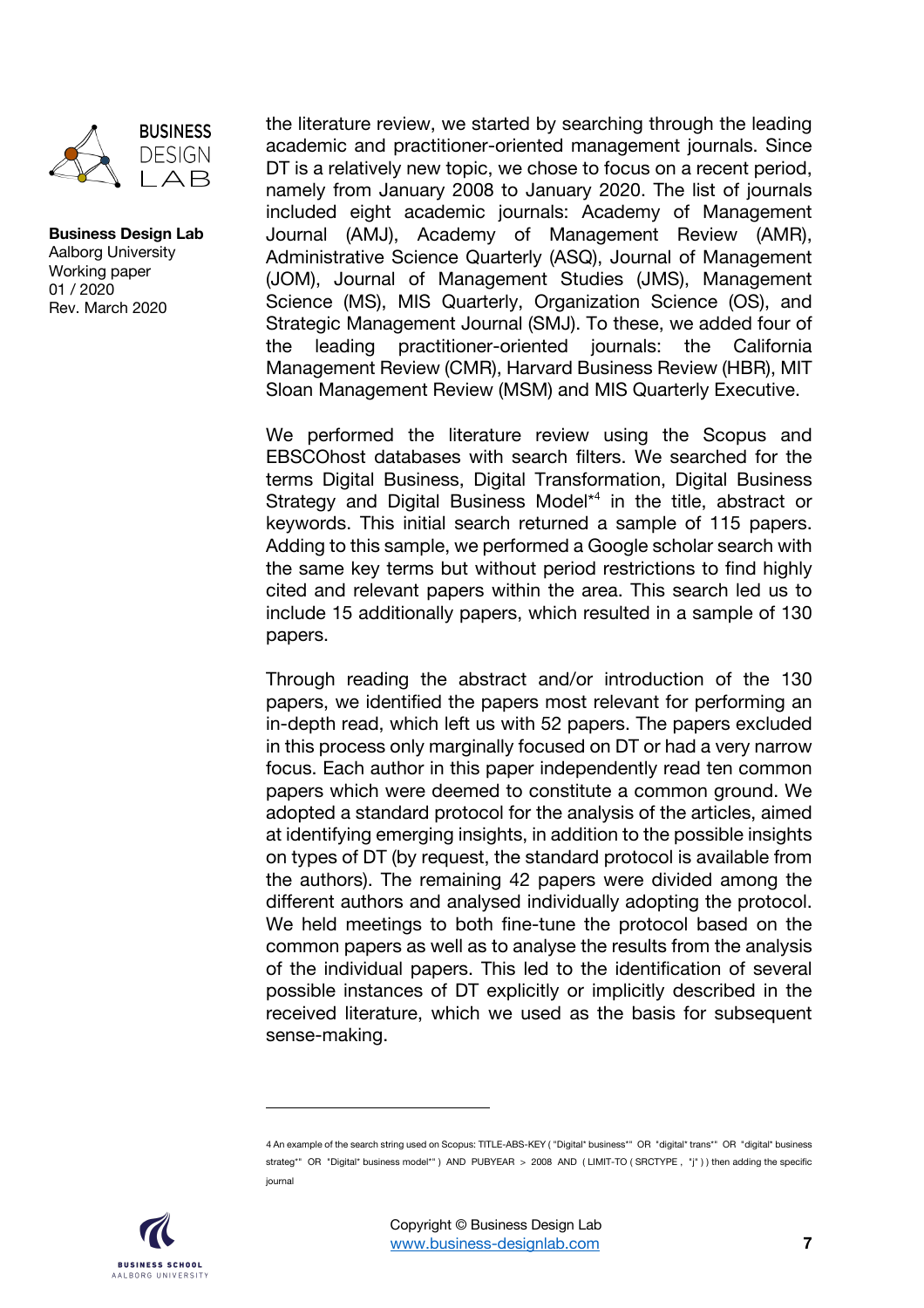

*2.3. A classification framework for Digital Transformation*

The resulting framework is presented in Table 2. An extended version is presented in Appendix 1.

> ------------------------------------------------------------ INSERT TABLE 2 ABOUT HERE

> ------------------------------------------------------------

According to this perspective, there are four main dimensions of DT based on the transformations that DTech allow in a business. As mentioned earlier, we took the perspective of the major dimensions of innovation, seen from those responsible for the main areas of innovation, namely product/service design, processes and operations, organisational innovation and BM innovation. The first class of transformation involves the possible transformation of the product/service mix that DTech enable (Kane, 2017). These include, for example, turning consumers into prosumers, enabling consumers to participate to the design of the offering in early stages, and – in general - several other productservice mixes that are changing the nature of the relationship between the firm and its customer (Weill & Woerner, 2013; Li, 2018). The second class includes all transformations that involves the re-engineering or redesign of specific processes in an organisation (Mithas et al. 2013; vom Brocke et al., 2014; Lanzolla & Giudici, 2017). The third class involves transformations at the structural level of an organisation (Kane et al., 2019). Notable recent trends, powered by DTech, include the redesign of work procedures in organisations, for example virtual teams. Finally, DTech allows to rethink entire BMs (Libert et al. 2016; Michelman, 2018), as illustrated in Table 2.

#### **3. Conclusions**

Understanding and building theory on DT may benefit from appreciating that DTech is allowing different types of innovation in various areas of businesses. In this paper, we propose a way to unpack the notion of DT along with different dimensions of transformation. We hope the proposed scheme can help scholars better orient their research effort on DT.

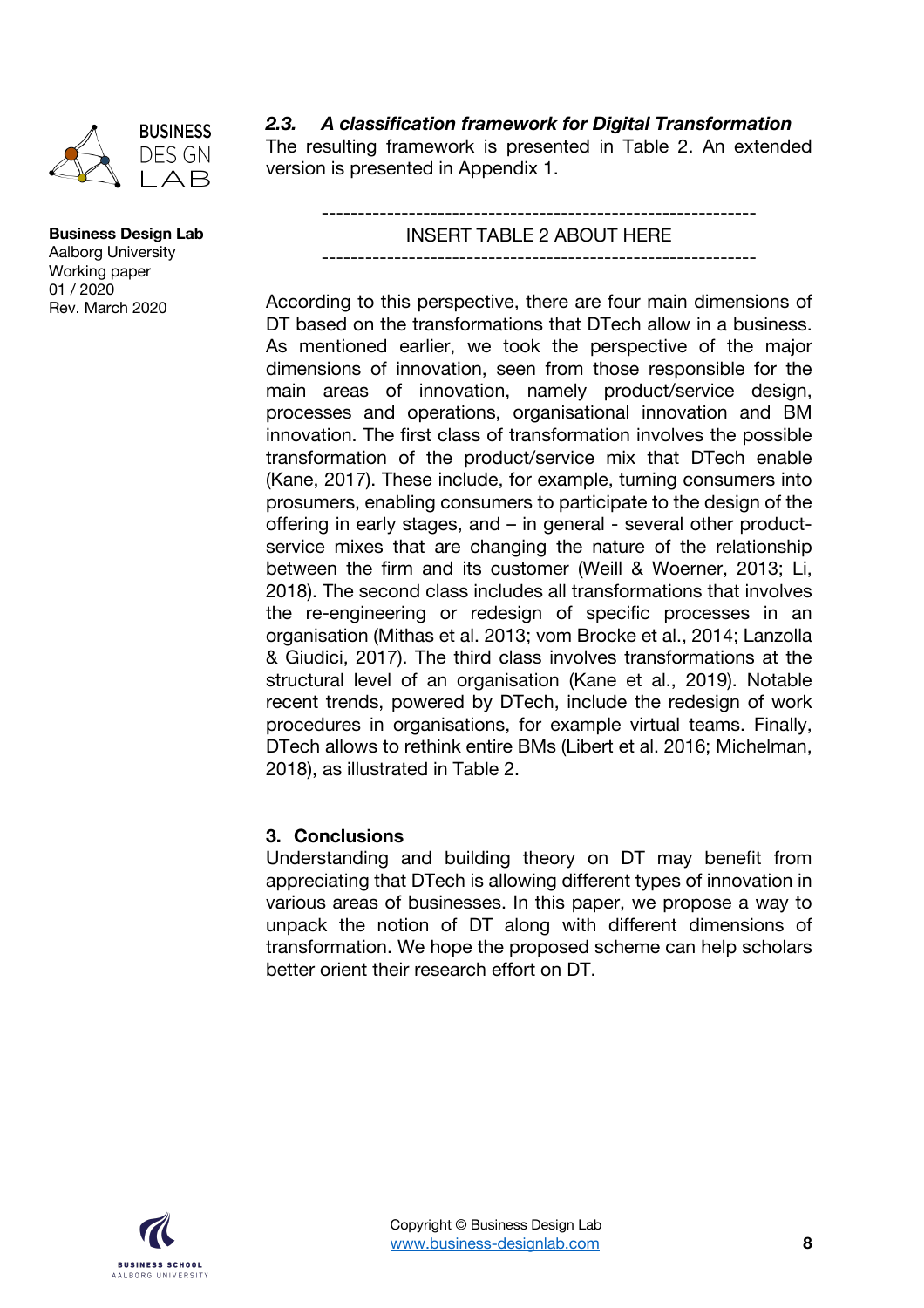

#### **References**

Amit, R., and Zott, C. (2001), "Value creation in e-business," Strategic Management Journal, 22, pp. 493-520.

Bailey, K. D. 1973. Monothetic and polythetic typologies and their relation to conceptualiza- tion, measurement and scaling. American Sociological Review, 38: 18-33.

Bonaccorsi, A., Giannangeli, S., and Rossi, C. (2006), "Entry strategies under competing standards: Hybrid business models in the open source software industry. Management Science," 52(7), pp. 1085-1098.

Foss, N. J., & Saebi, T. (2017). Fifteen years of research on business model innovation: How far have we come, and where should we go?. *Journal of Management*, *43*(1), 200-227.

Gassmann, O., Frankenberger, K., Csik, M., 2014. The business model navigator. In: 55 Models That Will Revolutionise Your Business. Pearson Education Limited.

Kane, B. G. C., Palmer, D., Phillips, A. N., Kiron, D., & Buckley, N. (2019). Accelerating Digital Innovation Inside and Out. *MIT Sloan Management Review and Deloitte Insights*, 60471.

Lambert, S., 2015. The importance of classification to business model research. J. Bus. Models 3 (1), 49–61.

Li, F. (2018). The digital transformation of business models in the creative industries: A holistic framework and emerging trends. *Technovation*, https://doi.org/10.1016/j.technovation.2017.12.004

London, T., & Hart, S. L. 2004. Reinventing strategies for emerging markets: Beyond the transnational model. Journal of International Business Studies, 35: 350–370.

Lüdeke-Freund, F., Carroux, S., Joyce, A., Massa, L., & Breuer, H. (2018). The sustainable business model pattern taxonomy—45 patterns to support sustainability-oriented business model innovation. *Sustainable Production and Consumption*, *15*, 145-162.

Malhotra, A., Majchrzak, A., Carman, R., & Lott, V. (2001). Radical innovation without collocation: A case study at Boeing-Rocketdyne. *MIS quarterly*, 229- 249.

Massa, L., & Tucci, C. L. (2013). Business model innovation. *The Oxford handbook of innovation management*, *20*(18), 420-441.

McKelvey, B., & Aldrich, H. 1983. Populations, natural selection, and applied organizational science. Administrative Science Quarterly, 28: 101-128.

Perkmann, M., and Spicer, A. (2010), "What are business models? Developing a theory of performative representation," in Professor M. Lounsbury (Eds.) Technology and organization: Essays in honour of Joan Woodward (Research in the Sociology of Organizations, Volume 29, pp. 265-275), Emerald Group Publishing Limited.

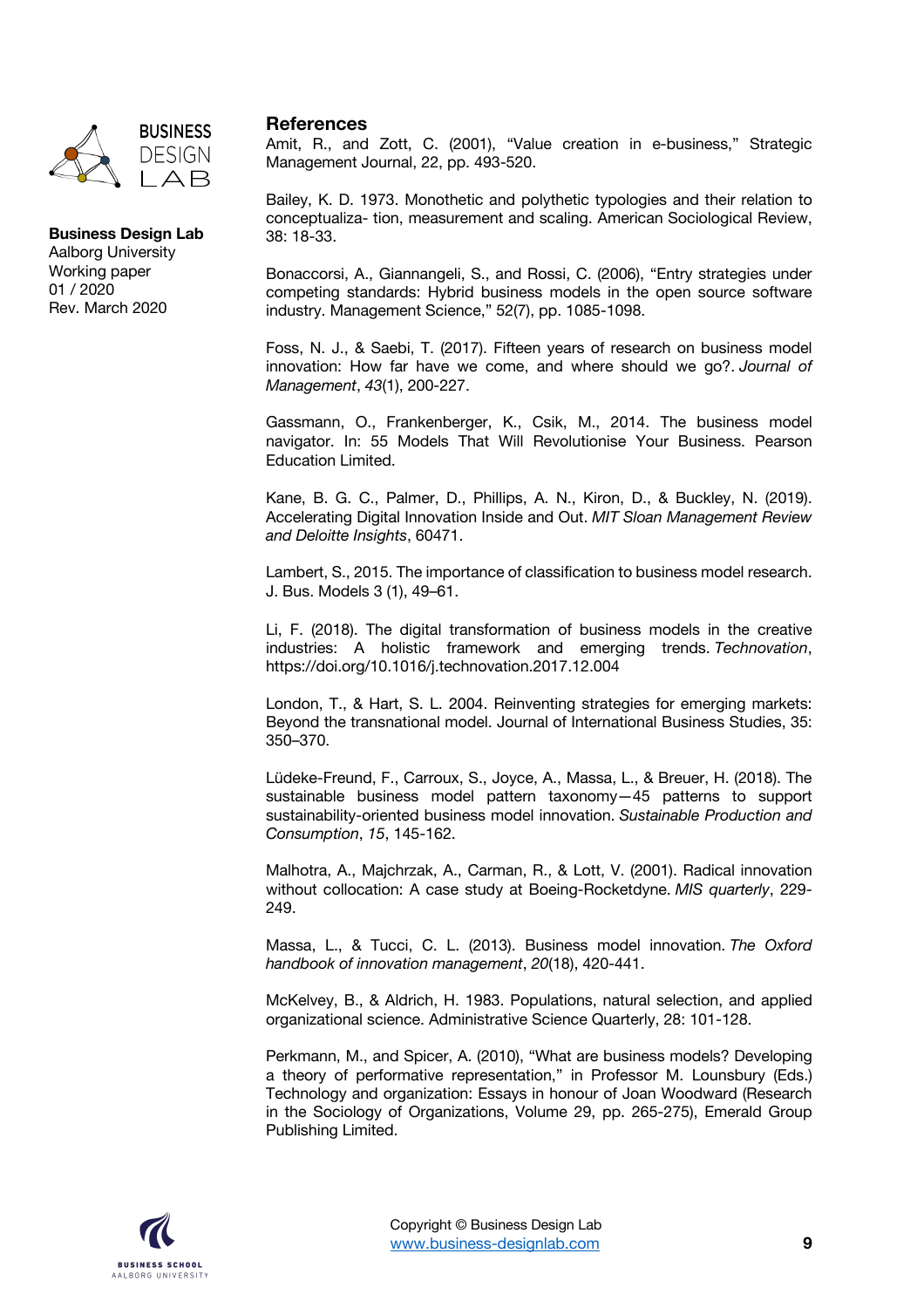

## **Business Design Lab**

Aalborg University Working paper 01 / 2020 Rev. March 2020

Prahalad, C. K. and Hart, S. (2002), "The fortune at the bottom of the pyramid," Strategy & Business, 26, pp. 2-14.

Rich, 1992. The organizational taxonomy: definition and design. The Acad. Manag. Rev. 17 (4), 758–781.

Rohrbeck, R., Konnertz, L., Knab, S., 2013. Collaborative business modelling for systemic and sustainability innovations. Int. J. Technol. Manage. 63 (1/2), 4– 23.

Schaltegger, S., Lüdeke-Freund,F., & Hansen, E. G. 2012. Business cases for sustainability: The role of business model innovation for corporate sustainability. International Journal of Innovation and Sustainable Development, 6: 95–119.

Seelos, C., and Mair, J. (2007), "Profitable business models and market creation in the context of deep poverty: A strategic view," Academy of Management Perspectives, 21, pp. 49-63.

Teece, D. J., & Linden, G. (2017). Business models, value capture, and the digital enterprise. *Journal of Organization Design*, *6*(1), 1-14.

Teece, D. J. (2018). Profiting from innovation in the digital economy: Enabling technologies, standards, and licensing models in the wireless world. *Research Policy*, *47*(8), 1367-1387.

vom Brocke, J., Debortoli, S., Müller, O., & Reuter, N. (2014). How in-memory technology can create business value: insights from the Hilti case. *Communications of the Association for Information Systems*, *34*(1), 151- 167.

World Economic Forum, 2018. Digital Transformation Initiative. Executive Summary. Available at http://reports.weforum.org/digital-transformation/wpcontent/blogs.dir/94/mp/files/pages/files/dti-executive-summary-20180510.pdf

Zott, C., Amit, R., & Massa, L. (2011). The business model: recent developments and future research. *Journal of management*, *37*(4), 1019-1042.



.